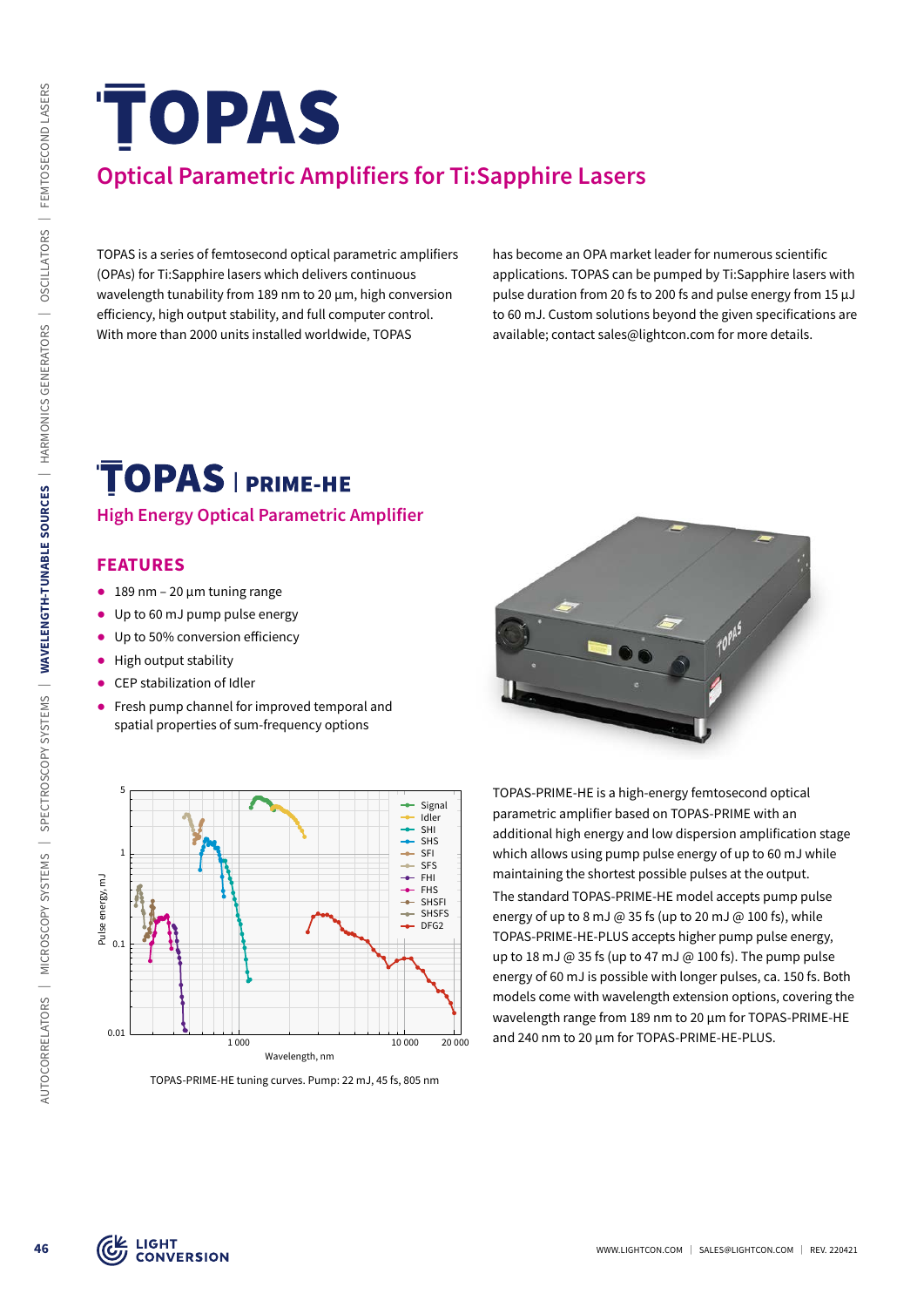## **Collinear Optical Parametric Amplifier**

### **FEATURES**

- $\bullet$  189 nm 20 µm tuning range
- ᰋ Up to 5 mJ pump pulse energy
- ᰋ > 25% conversion efficiency
- High output stability
- CEP stabilization of Idler
- Fresh pump channel for improved temporal and spatial properties of sum-frequency options



TOPAS-PRIME is a collinear femtosecond optical parametric amplifier designed for Ti:sapphire lasers. The standard TOPAS-PRIME model accepts pump pulse energy of up to 3.5 mJ @ 35 fs (up to 4 mJ @ 100 fs), while TOPAS-PRIME-PLUS accepts higher pump pulse energy, up to 5 mJ @ 35 – 100 fs. Both models come with wavelength extension options, covering a wavelength range from 189 nm to 20 µm.

### **Narrow-Bandwidth Optical Parametric Amplifier**

## **FEATURES**

- Femtosecond pulse conversion to  $<$  20 cm<sup>-1</sup> spectral bandwidth
- $\bullet$  240 nm 10 µm tuning range
- Up to 4 mJ pump pulse energy
- High output stability

TOPAS-SHBC-400 combines a second harmonic bandwidth compressor (SHBC) and an optical parametric amplifier (OPA) for the generation of tunable pulses with a spectral bandwidth of  $3 - 20$  cm<sup>-1</sup> when pumped by femtosecond pulses with a spectral bandwidth of 150 – 500  $cm^{-1}$ . The device is designed



to be pumped by a fundamental harmonic of a femtosecond Ti:Sapphire laser and covers a wavelength range from 480 to 2400 nm.

Optional frequency mixers extend the tuning range down to 240 nm and up to  $10 \mu m$ .

## **Dual Optical Parametric Amplifier**

#### **FEATURES**

- Two independently tunable outputs
- 240 nm 20 µm tuning range, in each channel
- ᰋ > 25% conversion efficiency
- High output stability

TOPAS-TWINS consists of two independently tunable optical parametric amplifiers (OPAs) integrated into a single housing. Both OPAs share the same white light source to provide excellent stability of both outputs, and CEP stabilized MIR pulses in a tuning range of 4.5 – 15 µm.



Both OPAs come with wavelength extension options, covering the wavelength range from 240 nm to 20 µm. Output specifications for each OPA are the same as those of TOPAS-PRIME. The maximum pump pulse energy depends on the pulse duration; see the specifications for more details.